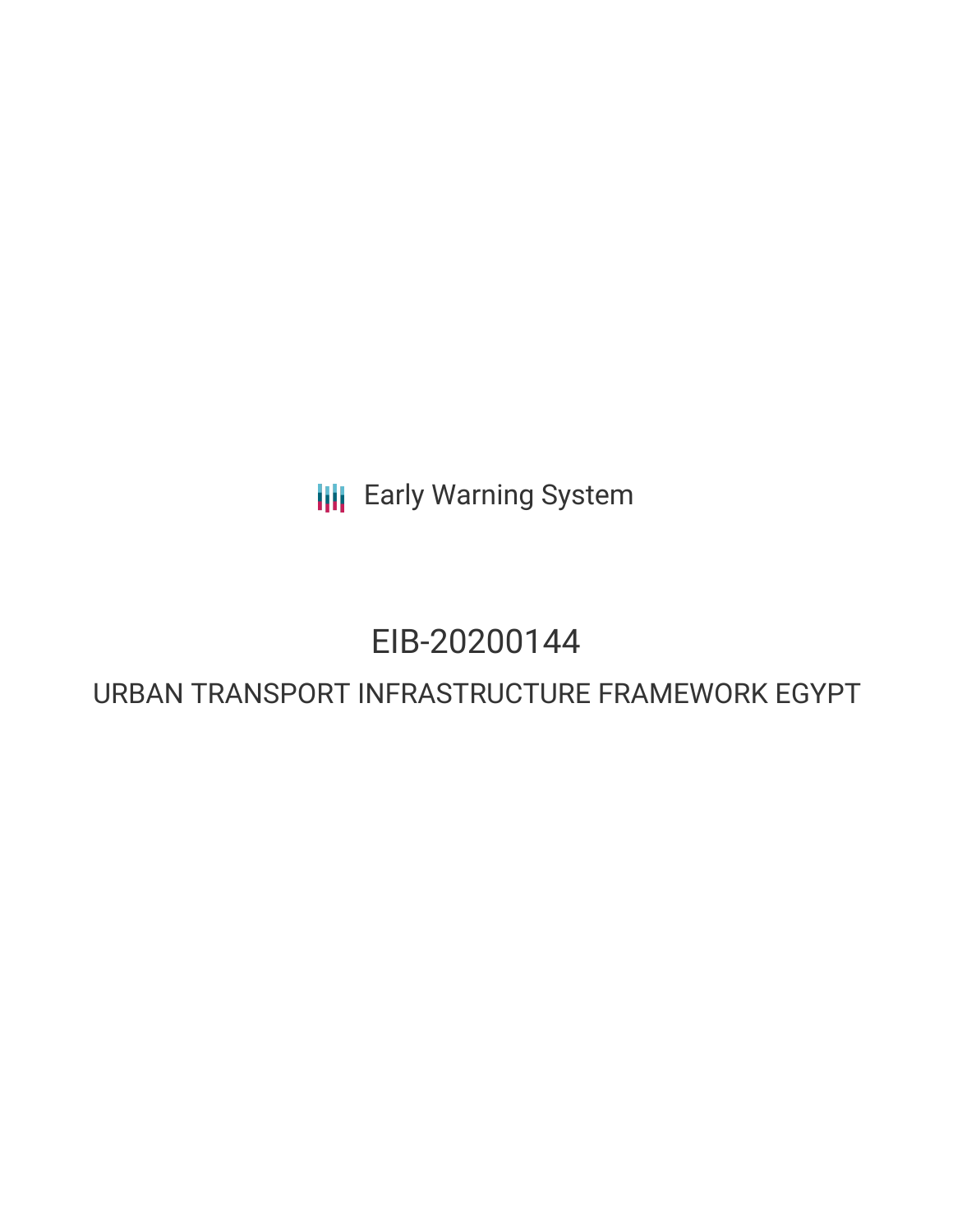

#### **Quick Facts**

| <b>Countries</b>               | Egypt                          |
|--------------------------------|--------------------------------|
| <b>Specific Location</b>       | Alexandria and Cairo           |
| <b>Financial Institutions</b>  | European Investment Bank (EIB) |
| <b>Status</b>                  | Proposed                       |
| <b>Bank Risk Rating</b>        |                                |
| <b>Borrower</b>                | NATIONAL AUTHORITY FOR TUNNELS |
| <b>Sectors</b>                 | Transport                      |
| <b>Investment Type(s)</b>      | Loan                           |
| <b>Investment Amount (USD)</b> | \$1,214.17 million             |
| <b>Project Cost (USD)</b>      | \$2,428.33 million             |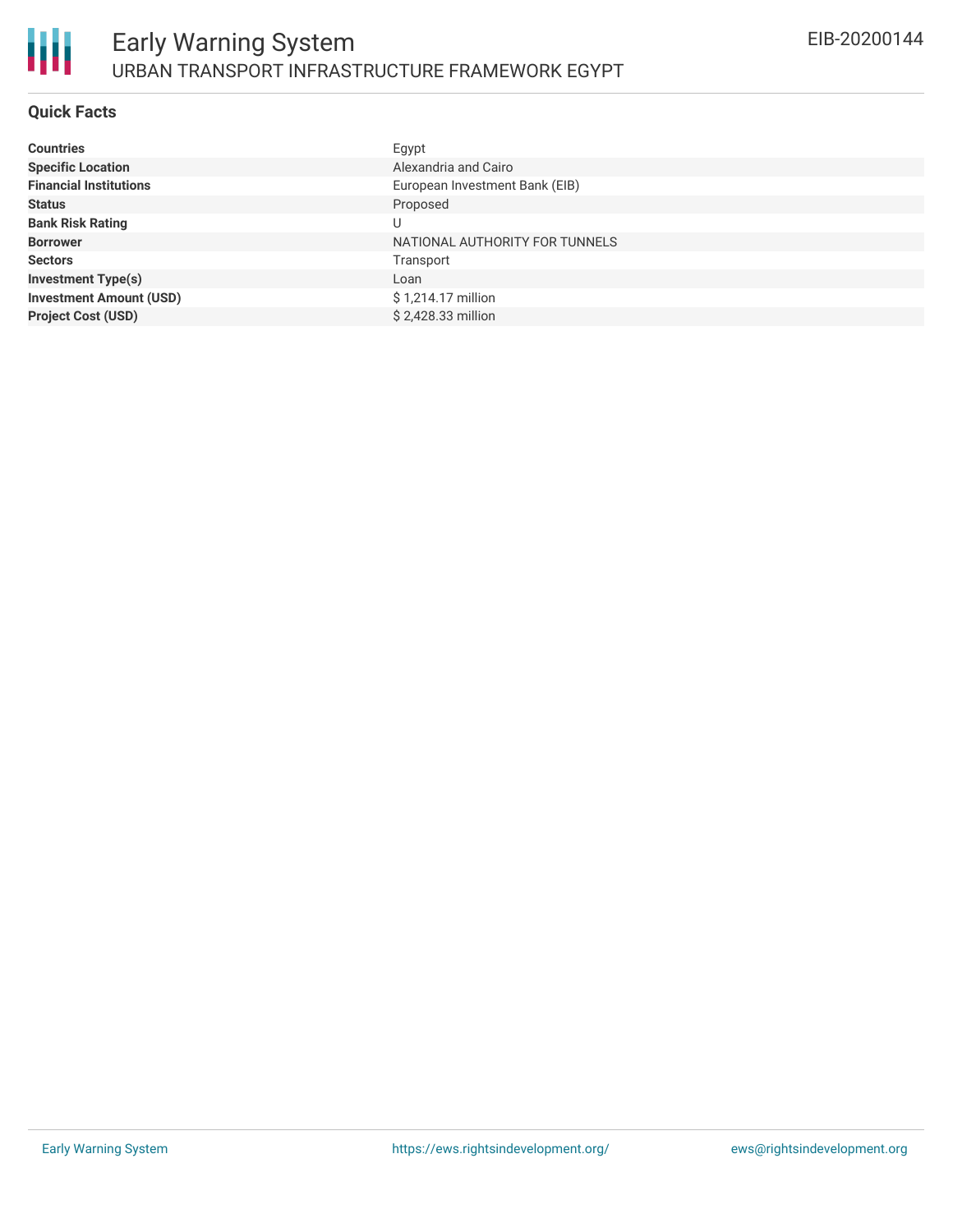

#### **Project Description**

According to bank provided information, the project consists of a framework loan to cover urban rail schemes in cities across Egypt, in particular investments in the rehabilitation and expansion of metro and tram systems in Alexandria and Cairo.

The aim is to finance large public transport projects in the cities of Alexandria and Cairo in Egypt, over the next 5 years. Transport in both cities is heavily reliant on road transport, resulting in high levels of pollution, traffic accidents and GHG emissions. Furthermore, the urban road network cannot cope with demand given the size of the cities, leading to widespread transport congestion and constraining economic development.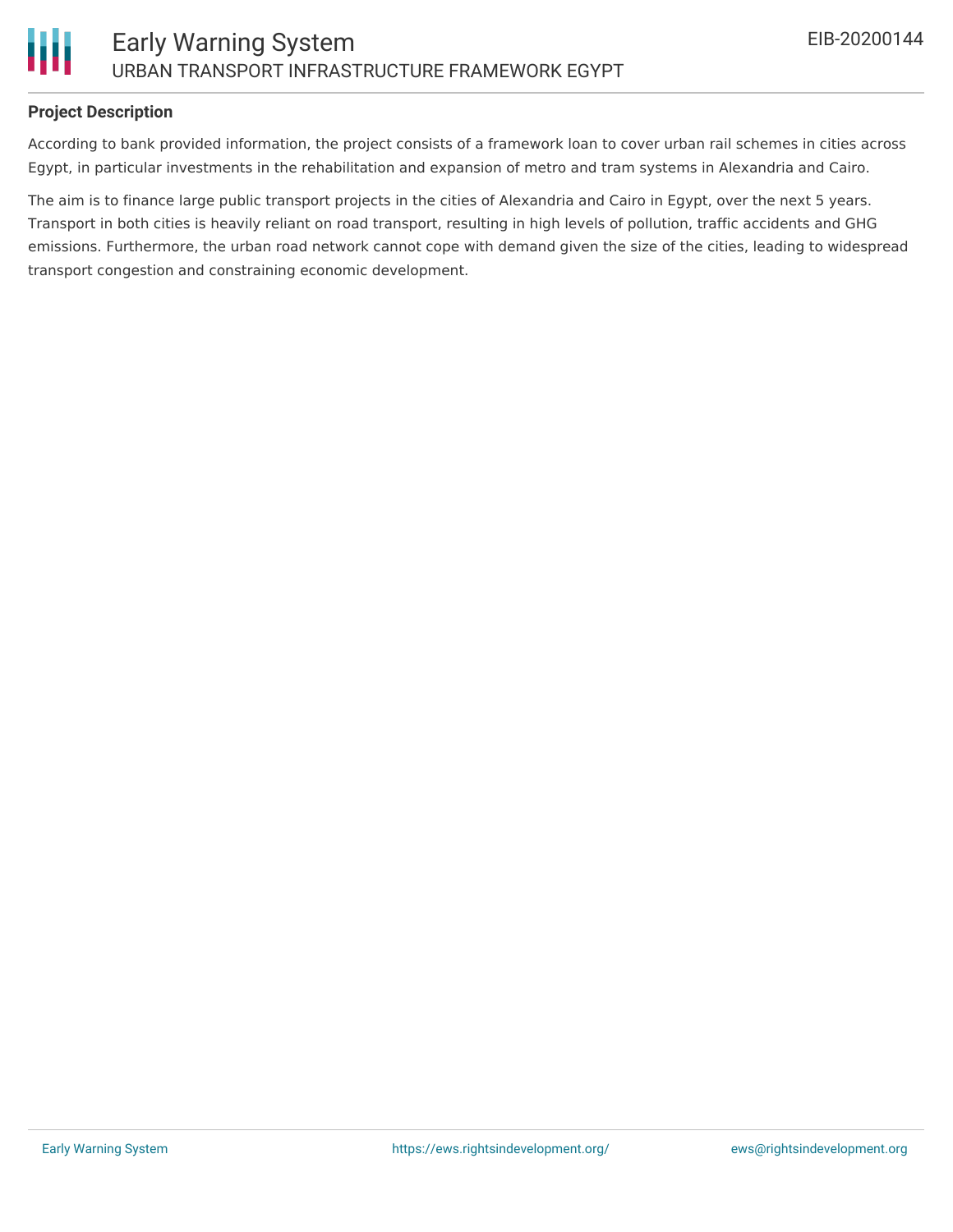

#### **Investment Description**

European Investment Bank (EIB)